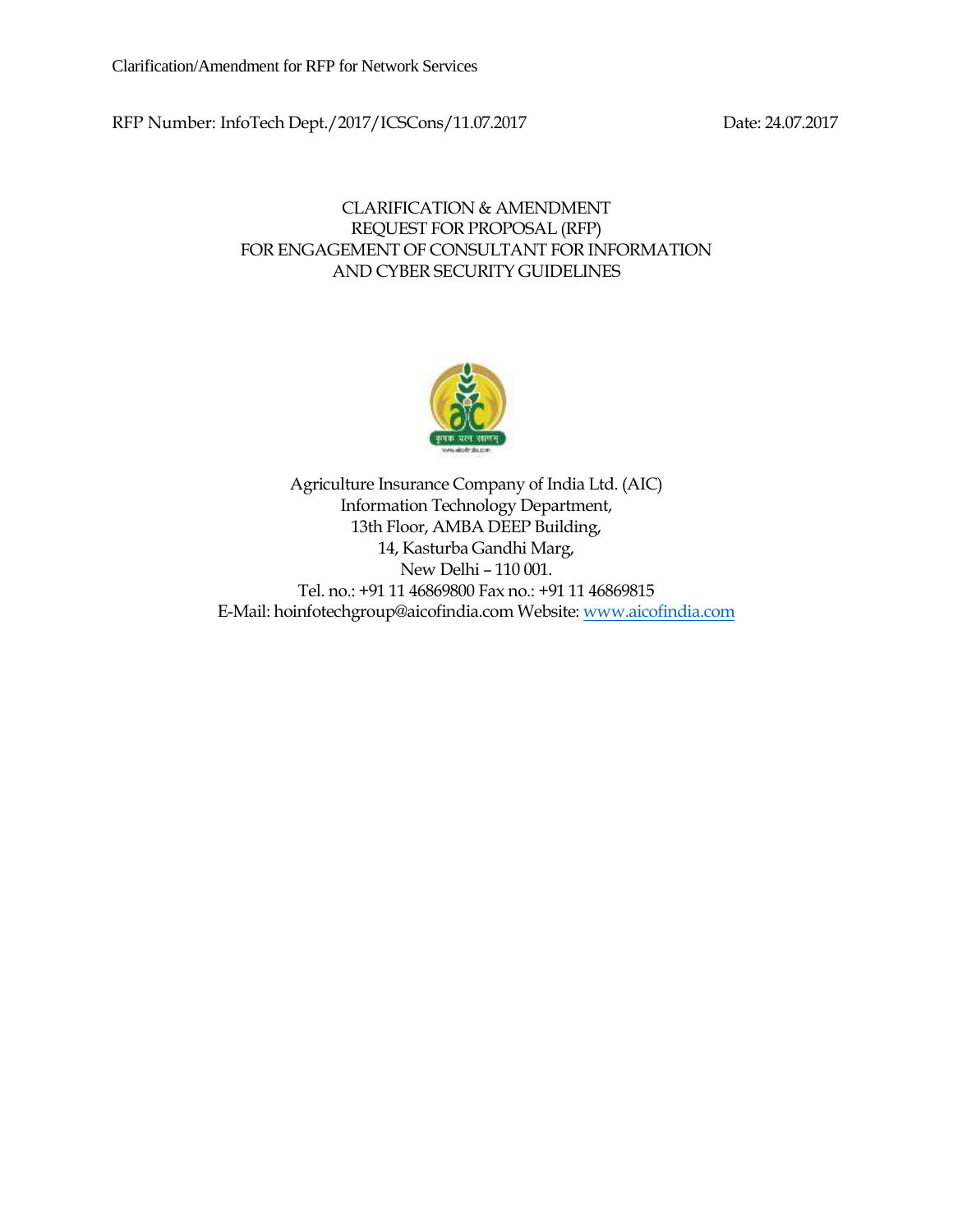# **Contents**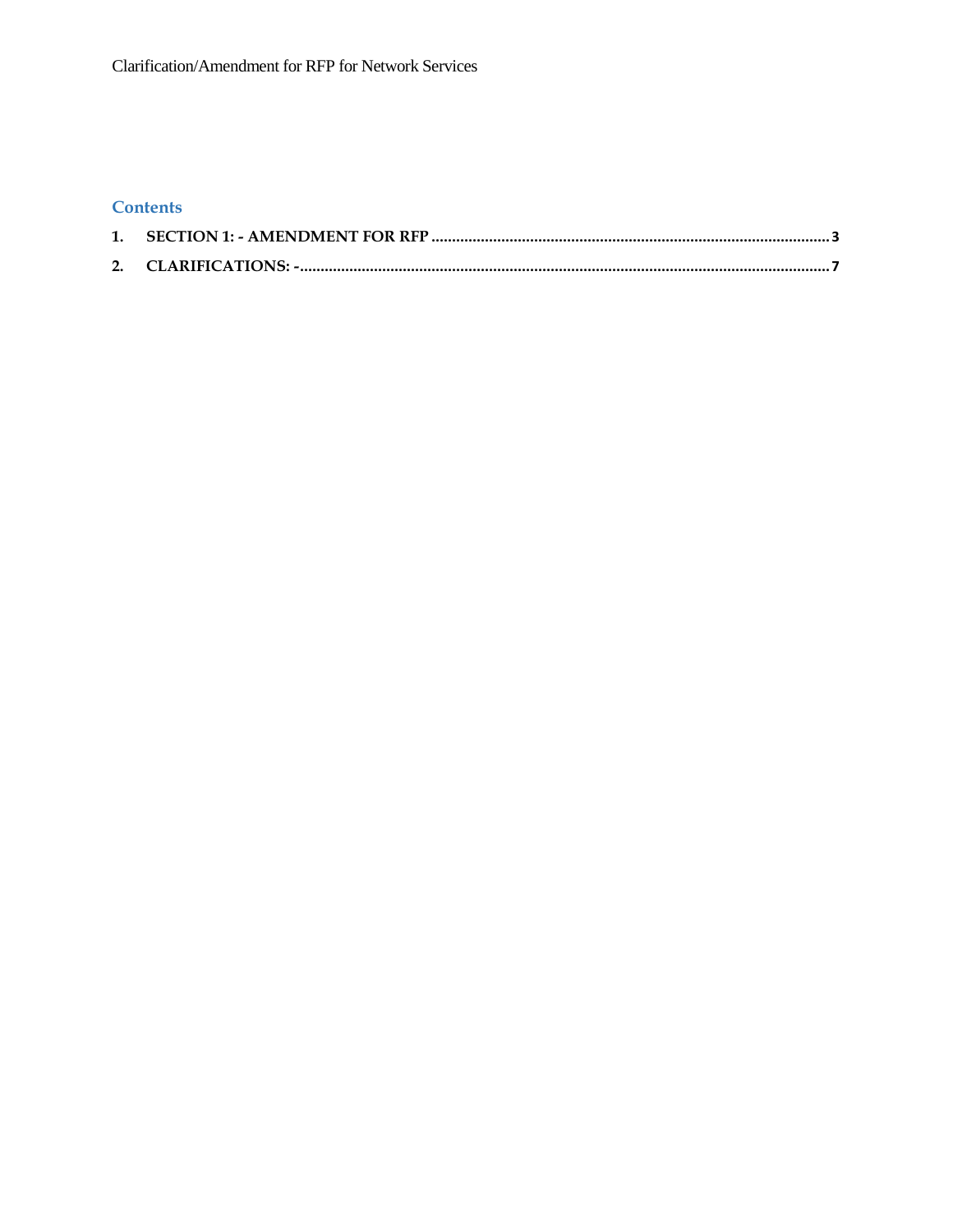# <span id="page-2-0"></span>1. SECTION 1: - AMENDMENT FOR RFP

In reference to the Request for RFP, Reference No. - InfoTech Dept./2017/ICSCons/11.07.2017, the following Amendment & Clarifications are issued herewith.

Please treat this Amendment & Clarifications provided herewith as an integral part of the RFP document issued.

# **1.1 Modification in Section 5 – Scope of Work**

The existing clause "Though the present assignment will be executed on current IT environment of the Project ANNAPOORNA but Bidder must ensure that same IRDAI compliances would be seamlessly integrated into the new IT environment of the Company i.e project SEWA which is presently under development."

Has been changed to "

The present assignment need to be executed on both projects i.e. current IT environment of the Project ANNAPOORNA & new IT environment of the Company i.e. Project SEWA, separately, but at different time. Bidder must ensure that same IRDAI compliances would be seamlessly integrated into the both the projects and their integrated environment.

Project SEWA which is presently under development, and scheduled to be go-live by April 2018, the Assignment for the Project SEWA is scheduled to be started from 1st April 2018, the exact date (T) would be communicated to the Bidder.

| SL. | ACTIVITY TO BE DONE FOR PROJECT SEWA                               | <b>TIMELINES</b>      |
|-----|--------------------------------------------------------------------|-----------------------|
|     | Preparation of Gap Analysis Report                                 | $T^*$ + 15 days       |
|     | Formulation of Cyber Crisis Management Plan                        | $T + 15$ days         |
| 3   | Finalization of Board approved Information & Cyber Security Policy | $T + 30 \text{ days}$ |
|     | Formulation of Information and Cyber Security Assurance Programme  | $T + 60$ days         |

The timelines for the SEWA project would be -

\*Note: T is the date from which actual assignment on Project SEWA would be started.

All other detailed scope of work (defined in this RFP) for Project ANNAPOORNA (current) would also be applicable for the Project SEWA (new)."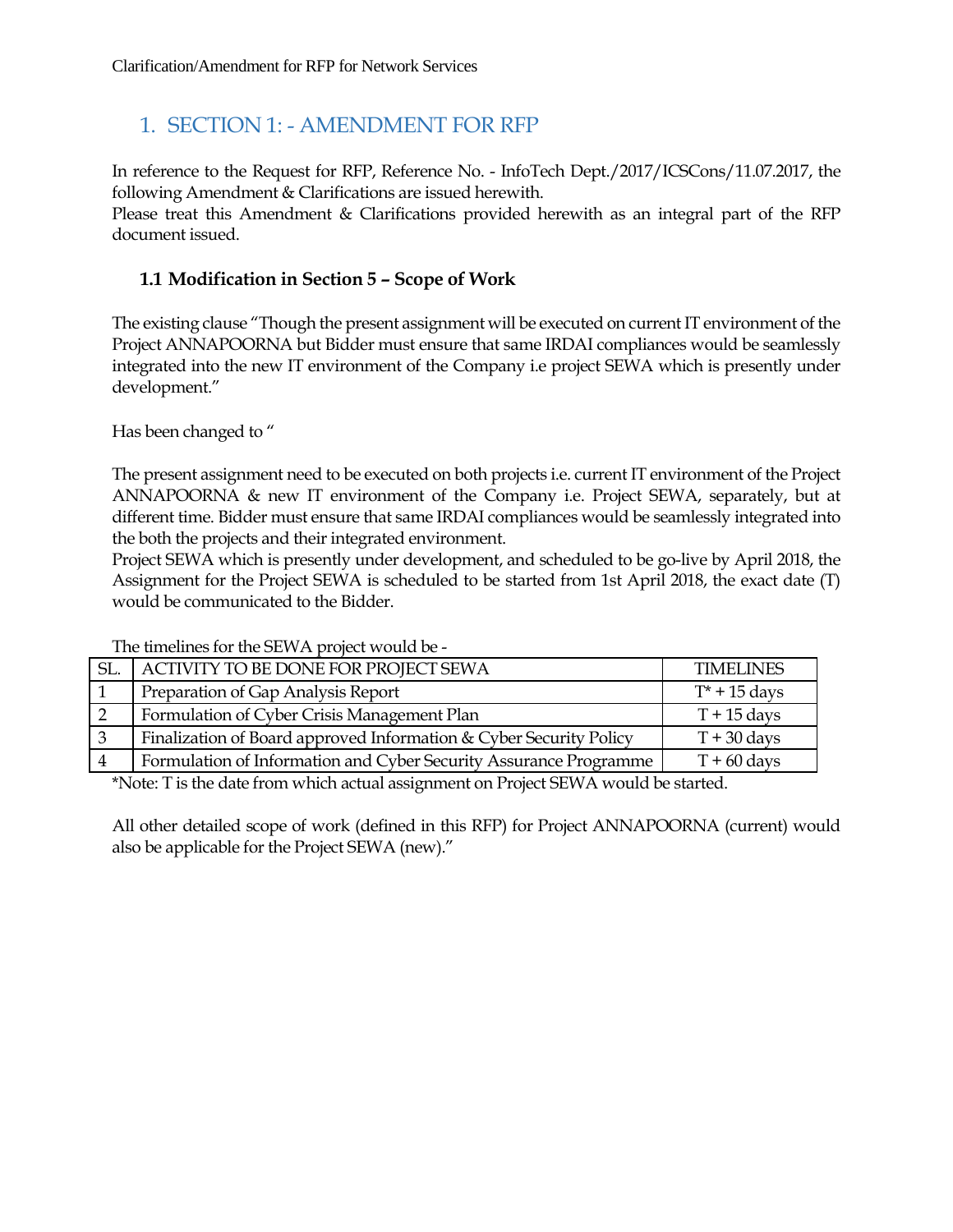# **1.2 Modification in ANNEXURE E - COMMERCIAL BID: -**

Modified Annexure E : -

#### **Annexure E COMMERCIAL BID**

(To be included in Commercial Proposal Envelope)

Dear Sir,

#### **Request for Proposal**

"RFP for Engagement of Consultant for Information And Cyber Security Guidelines". Reference Number RFP InfoTech Dept./2017/ICSCons/11.07.2017

In terms of the above-mentioned RFP document we submit herewith the commercial bid (fees) for the assignment proposed by AIC as Consultant.

Amount in Rs. (**exclusive of all taxes**)

| S. No.                           | Activity                            | No. of Man Days        | <b>Unit Rate</b> | Total Cost (Rs.) |  |  |  |
|----------------------------------|-------------------------------------|------------------------|------------------|------------------|--|--|--|
| FOR PROJECT ANNAPOORNA (CURRENT) |                                     |                        |                  |                  |  |  |  |
| 1                                |                                     |                        |                  |                  |  |  |  |
| $\overline{2}$                   |                                     |                        |                  |                  |  |  |  |
| 3                                |                                     |                        |                  |                  |  |  |  |
| 4                                |                                     |                        |                  |                  |  |  |  |
|                                  | Sub Total Amount (in figure)        |                        |                  |                  |  |  |  |
|                                  |                                     | FOR PROJECT SEWA (NEW) |                  |                  |  |  |  |
| 1                                |                                     |                        |                  |                  |  |  |  |
| $\overline{2}$                   |                                     |                        |                  |                  |  |  |  |
| 3                                |                                     |                        |                  |                  |  |  |  |
| 4                                |                                     |                        |                  |                  |  |  |  |
|                                  | Sub Total Amount (in figure)        |                        |                  |                  |  |  |  |
|                                  | <b>TOTAL BID AMOUNT</b> (in figure) |                        |                  |                  |  |  |  |

(TOTAL BID AMOUNT IN WORDS: - Rupees \_\_\_\_\_\_\_\_\_\_\_\_\_\_\_\_\_\_\_\_\_\_\_\_\_\_\_\_\_\_\_\_\_\_\_\_\_\_\_\_)

For the purpose of L-1 commercial evaluation only the Total Bid Amount will apply. Note: All applicable taxes shall be reimbursed by AIC.

Terms and Conditions –

- 1) The above quoted fee is for all the phases as laid out in RFP.
- 2) We undertake to deliver all the deliverables as in RFP document.
- 3) AIC will deduct tax (TDS) while releasing payment, as applicable in law.
- 4) In case of any necessary outstation visits, as approved by the Company, the travel, boarding, lodging and other incidental expenses would be reimbursed to us at actuals, subject to AIC norms (AIC Manager Cadre).

Dated this day of 2017. (Signature) (In the capacity of)

Duly authorized to sign Proposal for and on behalf of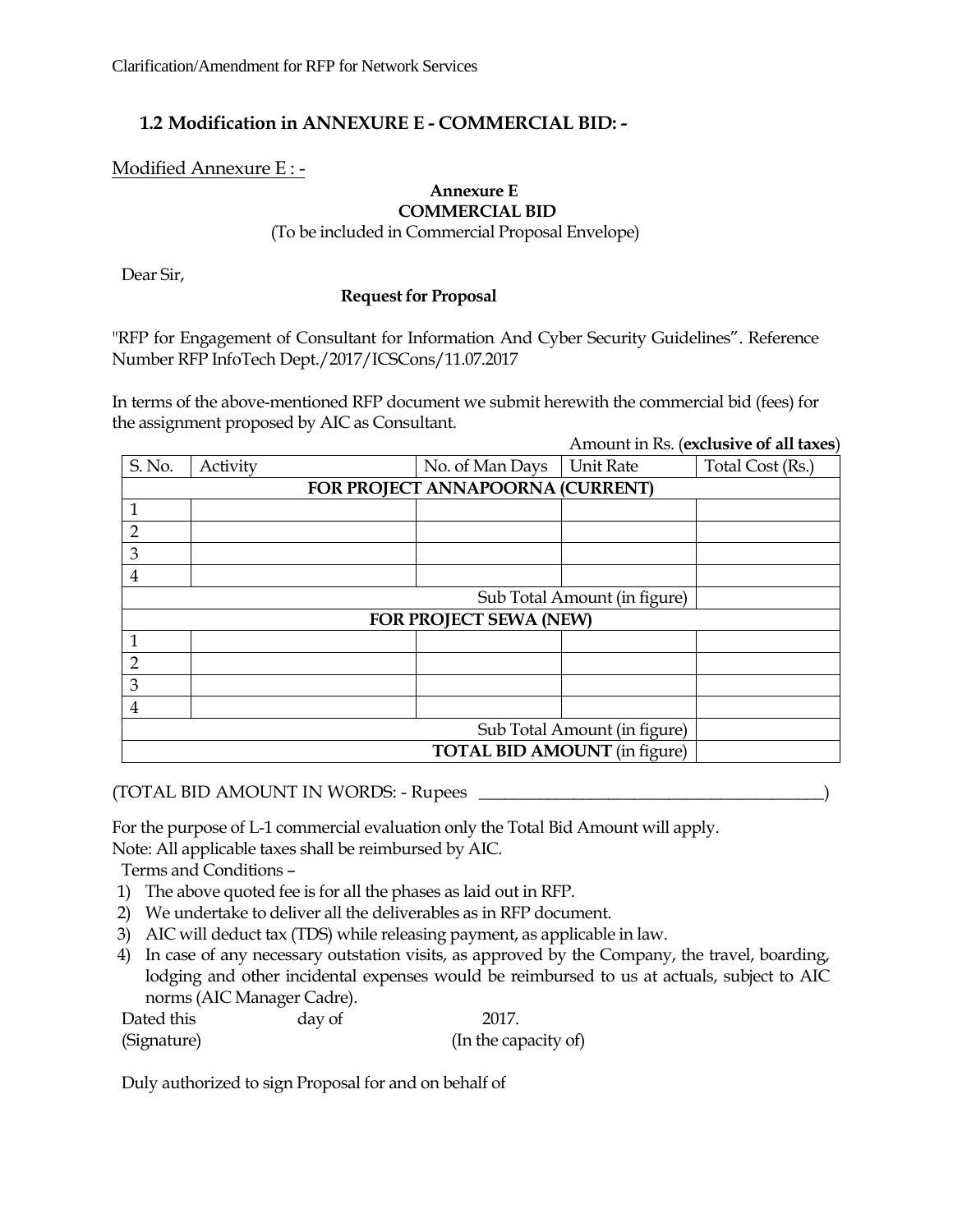#### **1.3 Modification in Payment Terms: -**

The terms of the payment will be as under: No Advance Payment Milestones for payment:

| SL.                                          | <b>ACTIVITY</b>                                                               | <b>PHASE WISE PAYMENT</b> |  |  |  |  |
|----------------------------------------------|-------------------------------------------------------------------------------|---------------------------|--|--|--|--|
|                                              | FOR ANNAPOORNA PROJECT (CURRENT)                                              |                           |  |  |  |  |
| $\mathbf{1}$                                 | Preparation of Gap Analysis Report                                            | 20%<br>of Corresponding   |  |  |  |  |
|                                              |                                                                               | <b>Awarded Amount</b>     |  |  |  |  |
| $\overline{2}$                               | Formulation of Cyber Crisis Management Plan                                   | of Corresponding<br>20%   |  |  |  |  |
|                                              |                                                                               | <b>Awarded Amount</b>     |  |  |  |  |
| 3                                            | Finalization of Board approved Information $& \text{Cyber}$                   | of Corresponding<br>25%   |  |  |  |  |
|                                              | <b>Security Policy</b>                                                        | <b>Awarded Amount</b>     |  |  |  |  |
| $\overline{4}$                               | Formulation of Information and Cyber Security                                 | 25% of Corresponding      |  |  |  |  |
| <b>Awarded Amount</b><br>Assurance Programme |                                                                               |                           |  |  |  |  |
|                                              | <b>FOR SEWA PROJECT (NEW)</b>                                                 |                           |  |  |  |  |
| $\mathbf{1}$                                 | Preparation of Gap Analysis Report                                            | 20%<br>of Corresponding   |  |  |  |  |
|                                              |                                                                               | <b>Awarded Amount</b>     |  |  |  |  |
| $\overline{2}$                               | Formulation of Cyber Crisis Management Plan                                   | of Corresponding<br>20%   |  |  |  |  |
|                                              |                                                                               | <b>Awarded Amount</b>     |  |  |  |  |
| 3                                            | Finalization of Board approved Information & Cyber                            | 25%<br>of Corresponding   |  |  |  |  |
|                                              | <b>Security Policy</b>                                                        | <b>Awarded Amount</b>     |  |  |  |  |
| $\overline{4}$                               | Formulation of Information and Cyber Security                                 | of Corresponding<br>25%   |  |  |  |  |
|                                              | <b>Awarded Amount</b><br>Assurance Programme                                  |                           |  |  |  |  |
|                                              | Remaining 20% amount would be payable after completion of assignment for both |                           |  |  |  |  |
|                                              | projects                                                                      |                           |  |  |  |  |

All payments are exclusive of applicable taxes and subject to deduction of TDS as applicable from time to time. All Applicable taxes shall be reimbursed by AIC.

### **1.4 Modification in the Eligibility Criteria Clause-**

The existing clause "The Bidder must have ongoing Information and Cyber Security Assessment as per IRDAI requirements for at least 1 Insurance institutions in India."

Has been changed to "The Bidder must have ongoing/completed Information and Cyber Security Assessment as per IRDAI requirements for at least 1 Insurance institutions in India."

#### 1.5 **Modification in the Evaluation Criteria Clause-**

a) The existing clause "The Bidder must have ongoing Information and Cyber Security Assessment as per IRDAI requirements for at least 1 Insurance institutions in India."

Has been changed to "The Bidder must have ongoing/completed Information and Cyber Security Assessment as per IRDAI requirements for at least 1 Insurance institutions in India."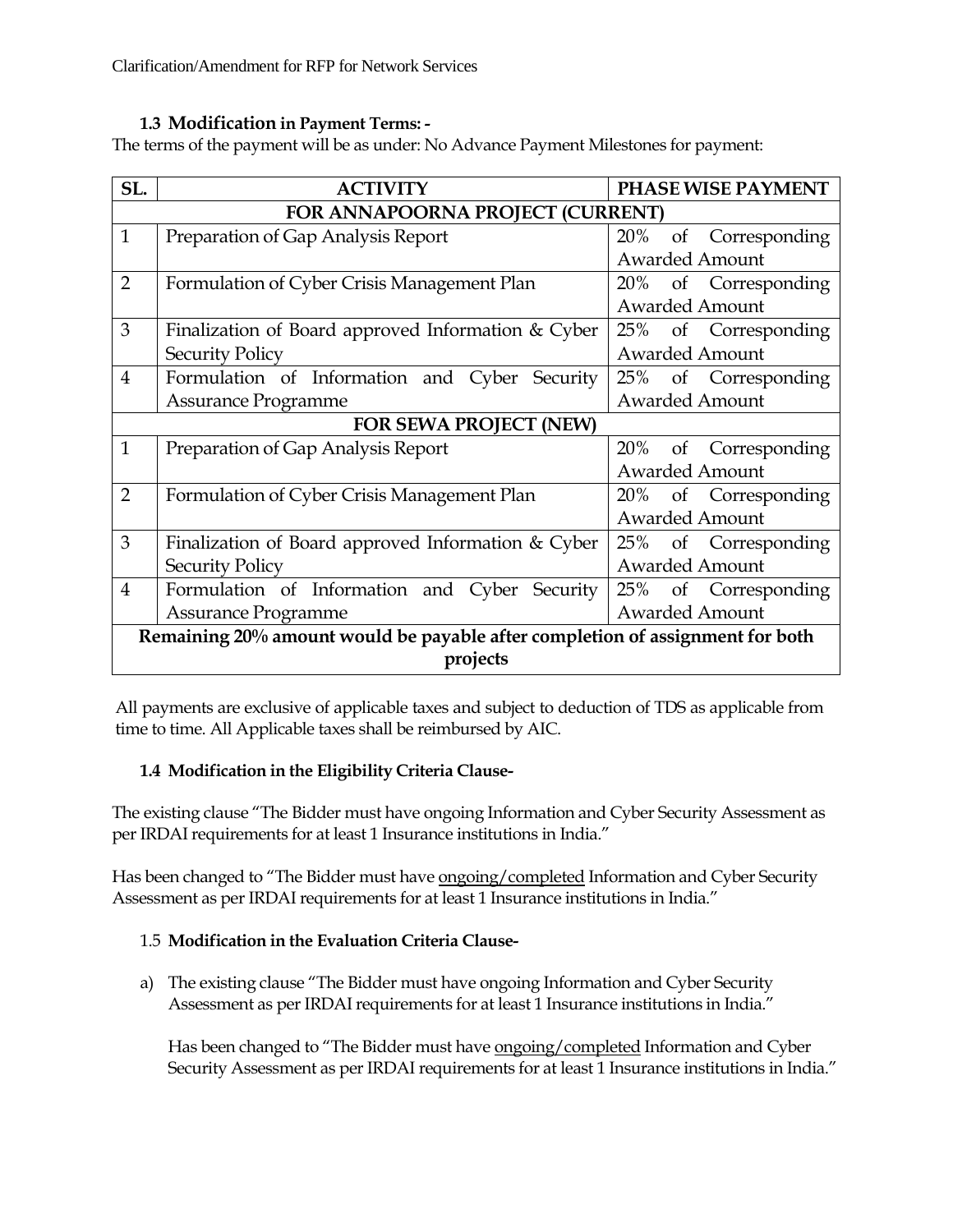b) The Existing Clause "

| <b>SL</b> | <b>PARAMETERS</b>                  | <b>MAXIMUM MARKS</b> | <b>CRITERIA</b>               |
|-----------|------------------------------------|----------------------|-------------------------------|
|           | The number of years of experience  | 20                   | 15 Marks for minimum 5 years  |
|           | in conducting information and      |                      | and 1 mark for each completed |
|           | cyber security assessments in BFSI |                      | additional year. (Minimum     |
|           | sector in last 5 years in India.   |                      | fifteen marks)                |
|           |                                    |                      |                               |

Has been changed to: - "

| <b>SL</b> | <b>PARAMETERS</b>                    | <b>MAXIMUM MARKS</b> | <b>CRITERIA</b>                |
|-----------|--------------------------------------|----------------------|--------------------------------|
|           | The bidder should have been in       | 20                   | 15 Marks for minimum 5 years   |
|           | existence in India for five years as |                      | and 1 mark for each additional |
|           | on 31-03-2017.                       |                      | year. (Minimum fifteen marks)  |
|           |                                      |                      |                                |

### **1.6 Addition in RFP:**

**"**

The following clauses are added in the RFP –

#### **1. Limitation of Liability: -**

The aggregate liability of Bidder in connection with this Agreement, the services provided by Bidder for the specific scope of work document, regardless of the form or nature of the action giving rise to such liability (whether in contract, tort or otherwise) and including any or all liability shall not exceed 25% of total bid amount to Bidder.

#### **2. Intellectual Property Right (IPR): -**

The Bidder shall provide Reports, Documents and all other relevant materials, artifacts etc. during the Assignments to AIC and AIC shall own all IPRs in them. All documents related to such shall be treated as confidential information by the Bidder. The ownership of all IPR rights in any and all documents, artifacts, etc. (including all material) made during the Term for Assignment under this Agreement will lie with AIC.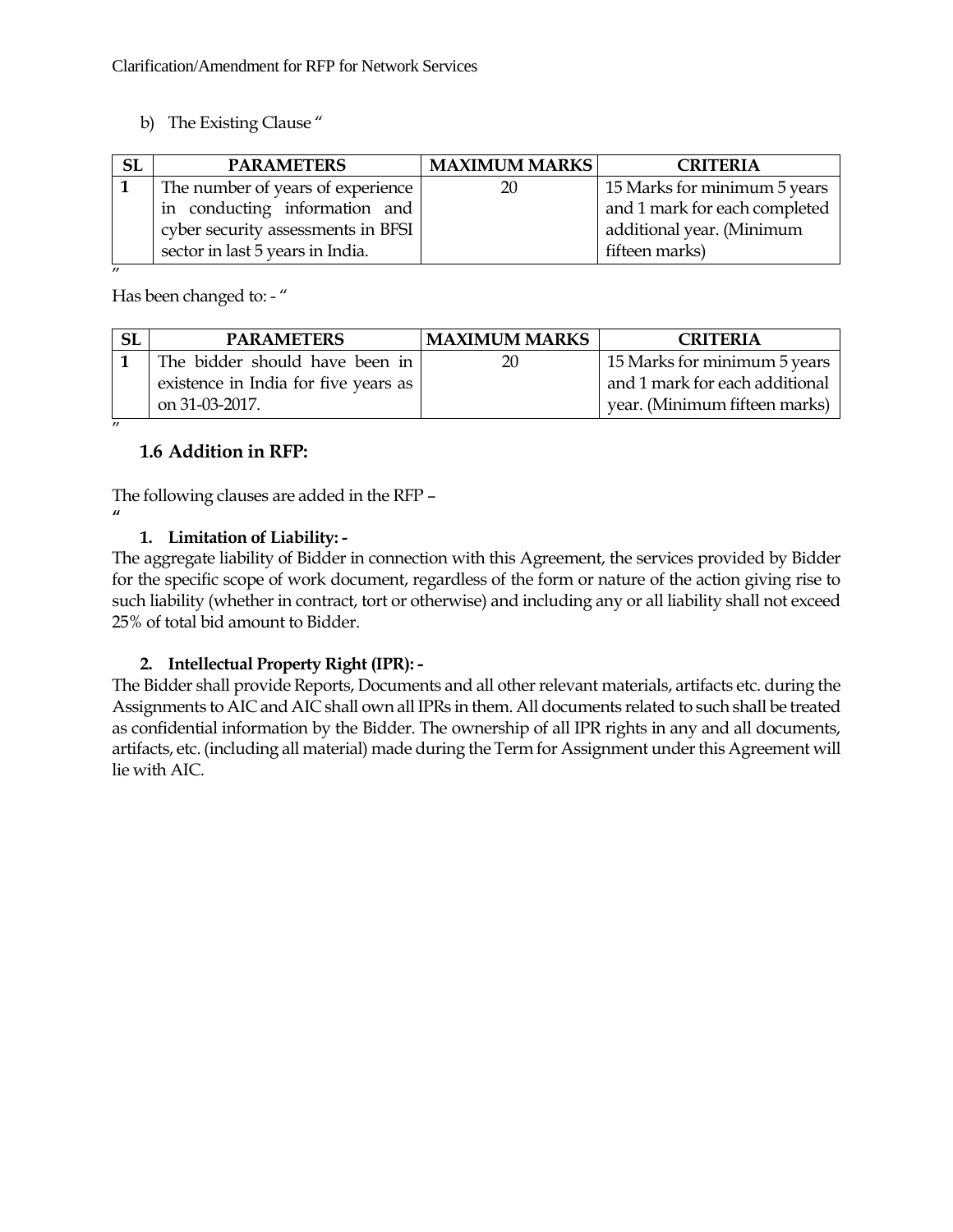**3. The Annexure G - ANNAPOORNA Infrastructure Landscape (attached) has been added in the RFP for the clarification regarding details of Servers, Desktops, Laptops, all networking equipment, etc. under Project ANNAPOORNA**

<span id="page-6-0"></span>

| SL.            | <b>RFP Reference</b> | <b>RFP Clause</b> | Query                                              | <b>AIC Response</b>                           |
|----------------|----------------------|-------------------|----------------------------------------------------|-----------------------------------------------|
| $\mathbf{1}$   | Current IT           | Clause 1.3        | Please provide details of all                      | Refer Annexure-G                              |
|                | landscape under      |                   | $\mathop{\mathrm{IT}}$<br>infrastructure<br>(i.e., |                                               |
|                | Project              |                   | and<br>quantity<br>type<br>of                      |                                               |
|                | "ANNAPOORNA"         |                   | equipment) such as, servers,                       |                                               |
|                |                      |                   | desktops,<br>laptops,<br>all                       |                                               |
|                |                      |                   | networking equipment, etc.                         |                                               |
|                |                      |                   | Please provide number of                           | Approx. 400 users                             |
|                |                      |                   | users defined and active                           |                                               |
|                |                      |                   | Please list out applications                       | www.aicofindia.com                            |
|                |                      |                   | that are internet facing                           | <b>OLPW</b>                                   |
|                |                      |                   |                                                    | <b>GRS</b>                                    |
|                |                      |                   |                                                    | Email                                         |
|                |                      |                   |                                                    | <b>Email Vault</b>                            |
|                |                      |                   |                                                    | Adrenalin                                     |
|                |                      |                   | provide list<br>Please<br>of                       | All applications are Web                      |
|                |                      |                   | applications that are web                          | based except Credence                         |
|                |                      |                   | based                                              |                                               |
|                |                      |                   | Please provide list and                            | Refer Annexure-G                              |
|                |                      |                   | quantity of software licenses                      |                                               |
| $\overline{2}$ | Timelines in Scope   | Clause 5          | <b>Extension of Timelines</b>                      | TIMELINE will remain                          |
|                | of Work              |                   |                                                    | unchanged as of now.                          |
|                |                      |                   |                                                    | However, after Award of                       |
|                |                      |                   |                                                    | the Assignment,<br>AIC                        |
|                |                      |                   |                                                    | retains the sole<br>and                       |
|                |                      |                   |                                                    | unilateral right to change                    |
|                |                      |                   |                                                    | the Timelines depending                       |
|                |                      |                   |                                                    | on the exigencies and                         |
|                |                      |                   |                                                    | circumstances,<br>which                       |
|                |                      |                   |                                                    | shall be binding on the                       |
|                |                      |                   |                                                    | Awardee<br><sub>of</sub><br>the               |
| $\mathfrak 3$  |                      |                   |                                                    | Assignment.                                   |
|                | Scope of Work        | Clause 5          | Vulnerability<br>and<br>Penetration testing        | Yes, it is included in the                    |
|                |                      |                   |                                                    | Scope of Work.                                |
|                |                      |                   |                                                    | The Total nos of IPs are<br>detailed below: - |
|                |                      |                   |                                                    | Bangalore DC LAN - 117                        |
|                |                      |                   |                                                    | Bangalore DC MGMT -                           |
|                |                      |                   |                                                    |                                               |
|                |                      |                   |                                                    |                                               |
|                |                      |                   |                                                    |                                               |
|                |                      |                   |                                                    | 33<br>Noida DR LAN - 94<br>Noida DR MGMT - 30 |

# 2. Clarifications: -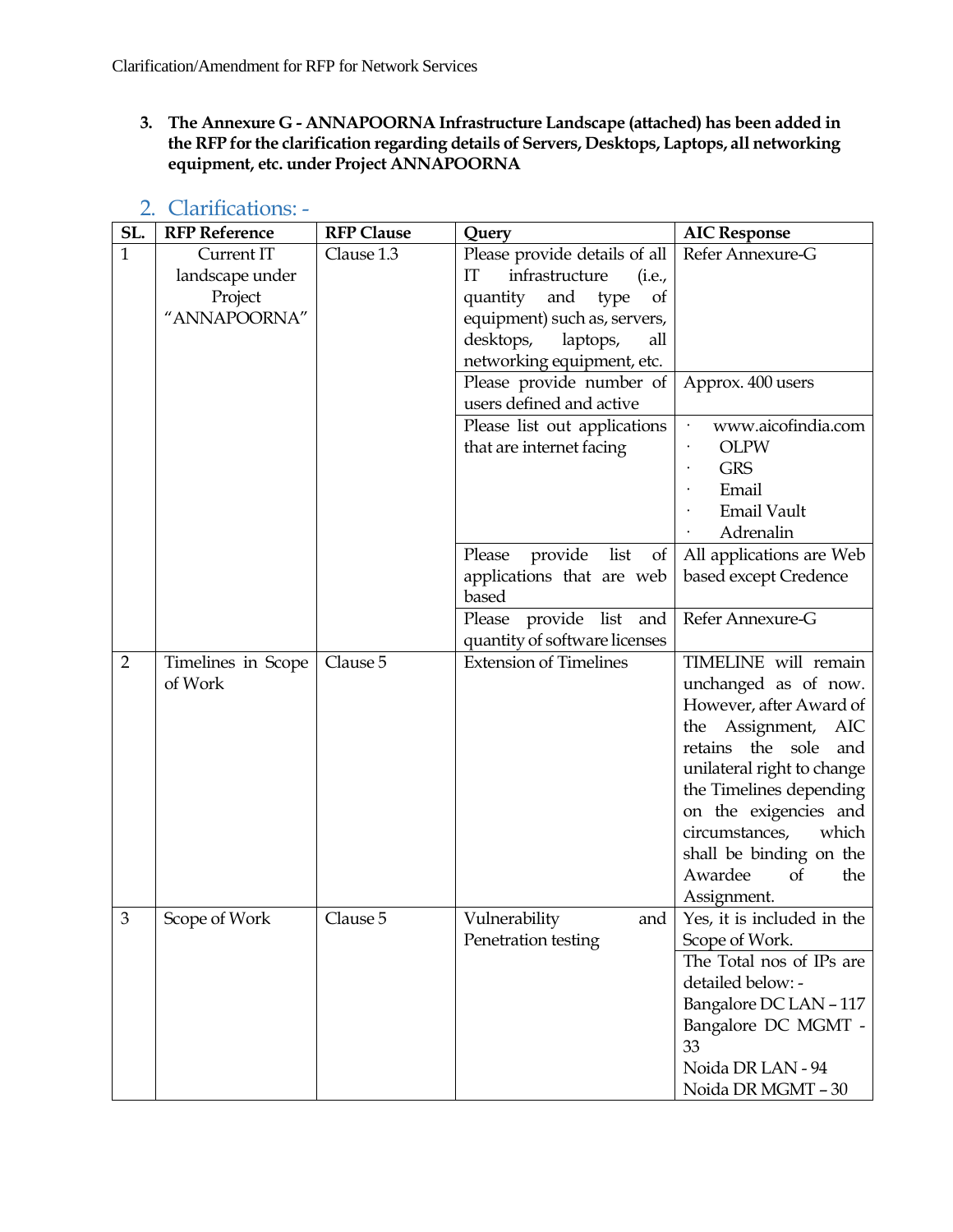|                |                            |                  |                                                        | Public IP in $DC - 6$                     |
|----------------|----------------------------|------------------|--------------------------------------------------------|-------------------------------------------|
|                |                            |                  |                                                        | Public IP in DR - 5                       |
| $\overline{4}$ | <b>Evaluation Criteria</b> | Clause 16        | is<br>It<br>proposed<br>that                           | As per RFP, the bidder                    |
|                |                            |                  | Evaluation<br>Methodology                              | with<br>the<br>lowest                     |
|                |                            |                  | includes as well Quality                               | commercial bid after the                  |
|                |                            |                  | cum Cost Based System                                  | successful completion of                  |
|                |                            |                  | (QCBS)<br>method<br>of<br>evaluation, wherein there is | the<br>reverse<br>auction                 |
|                |                            |                  |                                                        | process will be declared<br>as L1 bidder. |
|                |                            |                  | weightage<br>for<br>both<br>Technical and Commercial   |                                           |
|                |                            |                  | bids. As an industry thumb                             |                                           |
|                |                            |                  | rule,<br>weightage<br>on                               |                                           |
|                |                            |                  | Technical Bid Score is 70%                             |                                           |
|                |                            |                  | and Commercial Bid Score                               |                                           |
|                |                            |                  | is 30%.                                                |                                           |
| 5              | Scope of Work              | Clause $5 - (a)$ | "Assessment of security                                | As per RFP - Scope of                     |
|                |                            |                  | solutions deployed for the                             | Work                                      |
|                |                            |                  | following security verticals.                          |                                           |
|                |                            |                  | Following assessment will                              |                                           |
|                |                            |                  | be done to review the                                  |                                           |
|                |                            |                  | implementation aspect of                               |                                           |
|                |                            |                  | information security:                                  |                                           |
|                |                            |                  | i. IT Asset Management                                 |                                           |
|                |                            |                  | ii. Identity and Access                                |                                           |
|                |                            |                  | Management                                             |                                           |
|                |                            |                  | iii. Network Security                                  |                                           |
|                |                            |                  | iv. Network Access Control                             |                                           |
|                |                            |                  | v. Email Security                                      |                                           |
|                |                            |                  | vi. Application Security                               |                                           |
|                |                            |                  | vii. Backup and Recovery                               |                                           |
|                |                            |                  | viii. Patch Management                                 |                                           |
|                |                            |                  | ix. Internet Security                                  |                                           |
|                |                            |                  | x. Endpoint Security                                   |                                           |
|                |                            |                  | xi. Encryption Management                              |                                           |
|                |                            |                  | xii. Security Incident and                             |                                           |
|                |                            |                  | <b>Event Management</b>                                |                                           |
|                |                            |                  | xiii. Data Protection                                  |                                           |
|                |                            |                  | Vulnerability<br>xiv.                                  |                                           |
|                |                            |                  | Assessment and Penetration                             |                                           |
|                |                            |                  | testing                                                |                                           |
|                |                            |                  | Virus/Malicious<br>XV.                                 |                                           |
|                |                            |                  | software Protection                                    |                                           |
|                |                            |                  | xvi. Remote Access                                     |                                           |
|                |                            |                  | xvii. Wireless Security"                               |                                           |
|                |                            |                  | Assessment<br>of<br>these                              |                                           |
|                |                            |                  | verticals will be covered as                           |                                           |
|                |                            |                  | part of controls review to be                          |                                           |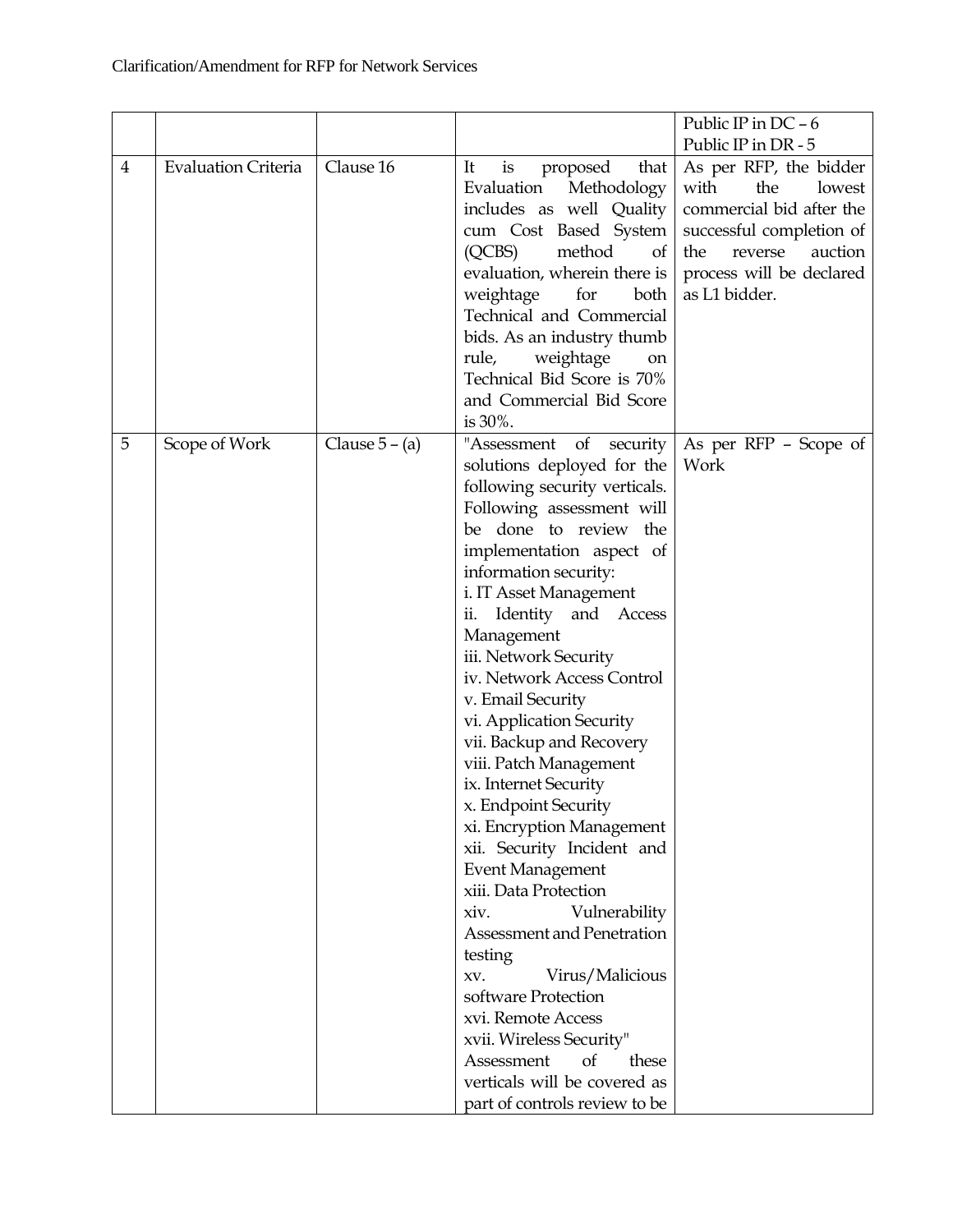|                |                                         |             | carried out as per Annexure<br>1 of IRDAI Cyber Security<br>Framework<br>(Gap<br>Assessment as per IRDAI<br>Guidelines).<br>Kindly suggest if additional<br>scope is to be covered for<br>these security solutions. If<br>share<br>the<br>yes,<br>domains/areas<br>be<br>to<br>covered for these security<br>solutions review.                                                                                                                                            |                                                                                                                                                                                                                                                                                                                               |
|----------------|-----------------------------------------|-------------|---------------------------------------------------------------------------------------------------------------------------------------------------------------------------------------------------------------------------------------------------------------------------------------------------------------------------------------------------------------------------------------------------------------------------------------------------------------------------|-------------------------------------------------------------------------------------------------------------------------------------------------------------------------------------------------------------------------------------------------------------------------------------------------------------------------------|
| 6              | Technical<br><b>Evaluation Criteria</b> | Clause 16.1 | Please let us know if proof of<br>employment has to be<br>submitted along with bid or<br>after selection of successful<br>bidder.                                                                                                                                                                                                                                                                                                                                         | Has to be submitted<br>along with Bid by all the<br><b>Bidders</b>                                                                                                                                                                                                                                                            |
| $\overline{7}$ | Scope of Work                           | Clause 5    | "Bidder to ensure the IRDAI<br>timeline<br>compliance<br>including AIC Management<br>approval within timeline."<br>We would like to highlight<br>that for some of the activities<br>mentioned in the IRDAI<br>guidelines, the timelines<br>already<br>have<br>lapsed<br>(preparation of gap analysis<br>report by 30-Jun). Therefore,<br>we request AIC to remove<br>clause and instead<br>this<br>proceed with the timelines<br>as mentioned in Section 21<br>of the RFP | The Timelines prescribed<br>by AIC to the Awardee of<br>the Assignment will be in<br>accordance with IRDAI<br>timelines<br>and/or<br>the<br>special dispensation, if<br>any, on this matter given<br>by IRDAI to AIC. These<br><b>Timelines</b><br>shall<br>be<br>mandatory<br>for<br>the<br>Awardee<br>comply<br>to<br>with. |
| 8              | Confidentiality                         | Clause 27   | the selected bidder will have<br>sign a legal non-<br>to<br>disclosure agreement in the<br>prescribed format.                                                                                                                                                                                                                                                                                                                                                             | Format will be shared<br>with<br>the<br>Successful<br>Bidder                                                                                                                                                                                                                                                                  |
| 9              | <b>Penalty Clause</b>                   | Clause 20   | "Need more clarification on<br>following<br>Non-Compliance or Delay<br>in Compliance of IRDAI<br>Regulations<br>2%<br>5%<br>10%                                                                                                                                                                                                                                                                                                                                           | As per the RFP                                                                                                                                                                                                                                                                                                                |